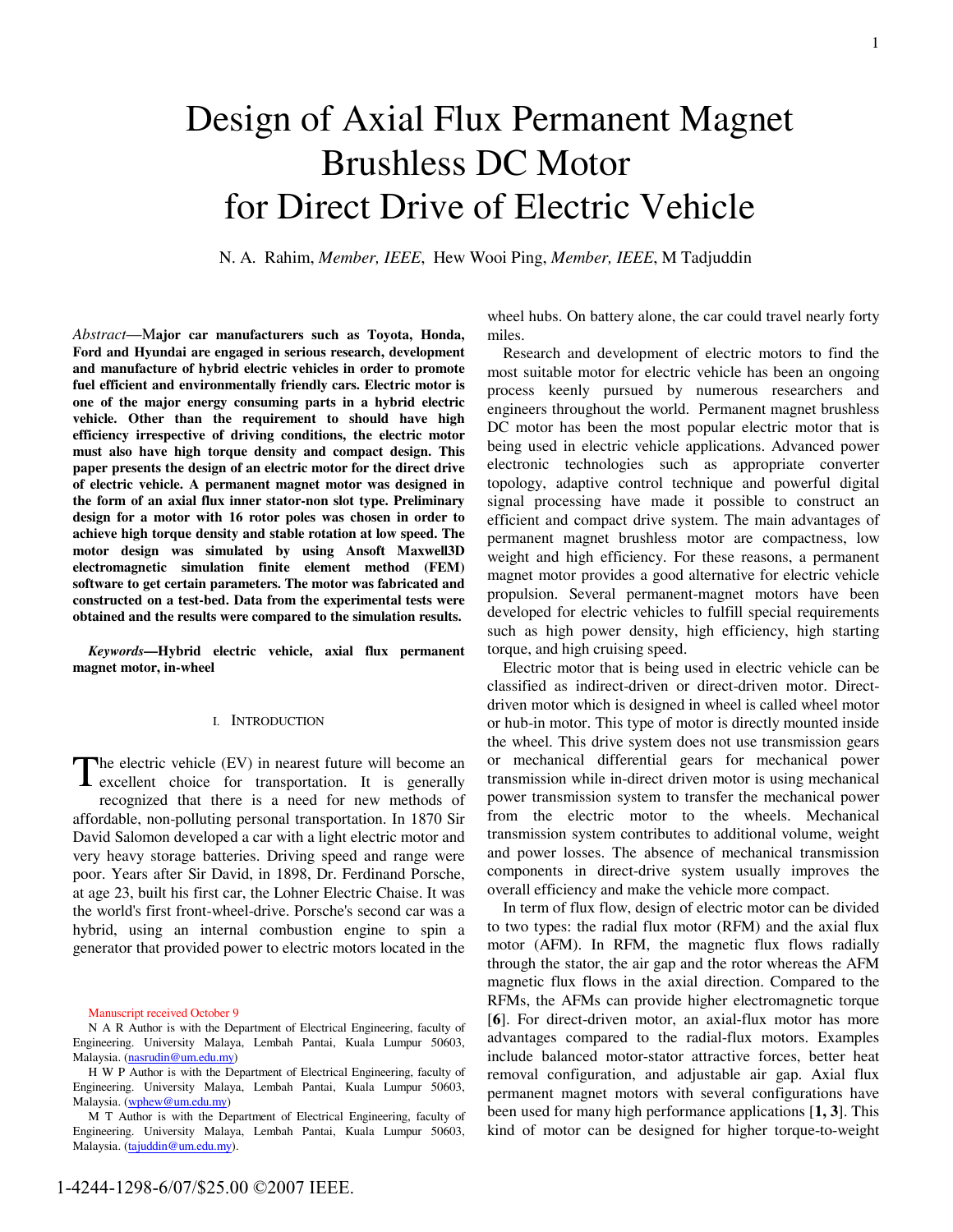ratio with high efficiency. Compared to slotted axial flux motor, non-slotted axial flux motor has low ripple torque [3]. There are a number of applications for medium and large power axial flux with external permanent magnet rotors, especially for electric vehicles. Excellent low speed performance and high torque generating capacity are inherent natures of this type of motor. These characteristics are suitable for buses and shuttles. For small electric vehicle the motor which is directly mounted in the wheel is recommended [2].

This paper presents the design and experimental work of the axial flux non-slotted surface mounted permanent magnet motor. The motor has been designed to put inside the wheel of a motorcycle.

# II. CONCEPTUAL DESIGN

The motor design procedures are discussed in the following sections. The prototype motor was designed to be fitted into the wheel of an electric motorcycle.

## *A. Vehicle Dynamics*

.

A simple vehicle dynamics model to evaluate vehicle performance is presented. A simplified vehicle model load  $(F_w)$  consists of rolling resistance  $(f_{ro})$ , aerodynamic drag  $(f_l)$ , and climbing resistance  $(f<sub>st</sub>)$ 

$$
F_w = f_{ro} + f_l + f_{st} \tag{1}
$$

The rolling resistance  $(f_{\text{ro}})$  is caused by the tire deformation on the road:

$$
f_{ro} = f_r \cdot m \cdot g \tag{2}
$$

The climbing resistance  $(f<sub>st</sub>$  with positive operational sign) and the down grade force  $(f<sub>st</sub>$  with negative operational sign) is given by

$$
f_{st} = m \cdot g \cdot \sin \alpha \tag{3}
$$

A simulation model based on the parameters given in Table-1 has been used to evaluate the proposed axial motor and to estimate its performance up to the field weakening region. First, the required power must be computed. Starting with the definition of acceleration where *F* is defined as the amount of available propulsion force,

$$
a = \frac{dv}{dt} = \frac{F}{m} \tag{4}
$$

and integrating over a time interval  $t_f$  to a terminal velocity of vf,

$$
m\int_0^{V_{rr}}\frac{dv}{F}=\int_0^{t_f}dt\tag{5}
$$

The rated power  $P_m$  can be found. The left hand side of the equation (6) can be divided into the constant torque (motor speeds up to  $v_{\rm rm}$ ) and the constant power (motor speeds from  $v_{\rm rm}$  to  $v_{\rm rv}$ ) integrals:

$$
m \int_0^{\nu_m} \frac{dV}{P_m / V} + m \int_{\nu_m}^{\nu_n} \frac{dV}{P_m / V} = t_f
$$
 (6)

Now solving for the required motor power *Pm*, we get:

$$
P_m = \frac{m}{2t_f} (v_m^2 + v_w^2)
$$
 (7)

where the motor operates in the constant torque mode until speed  $v_{rm}$  is reached, and then operates in the constant power mode until terminal velocity  $v_{rv}$  is reached at time  $t_f$ . For our design to reach 50 Km/h (13.88 m/s) in 10 seconds ( $v_{rm}$  = 10m/s,  $v_{rm}$  =13.88 m/s and  $t_f$  = 10 sec). If the weight of the motor and the passenger is 120 kg, the required rated motor power  $P_m$  then depends on the ratio of  $v_{rm}$  and  $v_{rv}$ . With initial speeds  $v_{rm}$ =0, the motor power required is 1,755,9 watt. The torque required by the motor can be found using (1). The wind drag is assumed to be 0 and the vehicle travels on level road. The force F calculated is 166.5 N and with the tire radius at 0.23 m, the torque will be 38.3 Nm.

### *B. Motor Design*

The most important parameters that need to be emphasized in order to design an electric motor are mutual torque and back EMF. Both of these parameters are linked together as stated by *BlI* and *Blv* laws. In these laws *BlI* can determine torque whereas *Blv* is to determine back EMF. When a current-carrying conductor is placed in a magnetic field, it will produce force which is called electromagnetic force. This force is fundamentally important because it constitutes the basis of operation of motors, generators and many electrical instruments. A magnitude of the force depends on the orientation of the conductor with respect to the direction of magnetic field. The force is maximum, when the conductor is perpendicular to the field and zero when it is parallel to it. The maximum force acting on a straight conductor is given by

$$
F = Bli\sin\theta\tag{8}
$$

where  $F$  is the force acting on the conductor,  $B$  is the flux density of the field on conductor element, *l* is the active length of conductor, *i* is the current flow in conductor and  $\theta$  is the orientation of the conductor to the magnetic field.

In an axial flux machine, the length of the conductor is the difference between the outer radius,  $r<sub>o</sub>$  and the inner radius,  $r_i$  of the stator. By assuming that the flux density does not change significantly across the sectional area of the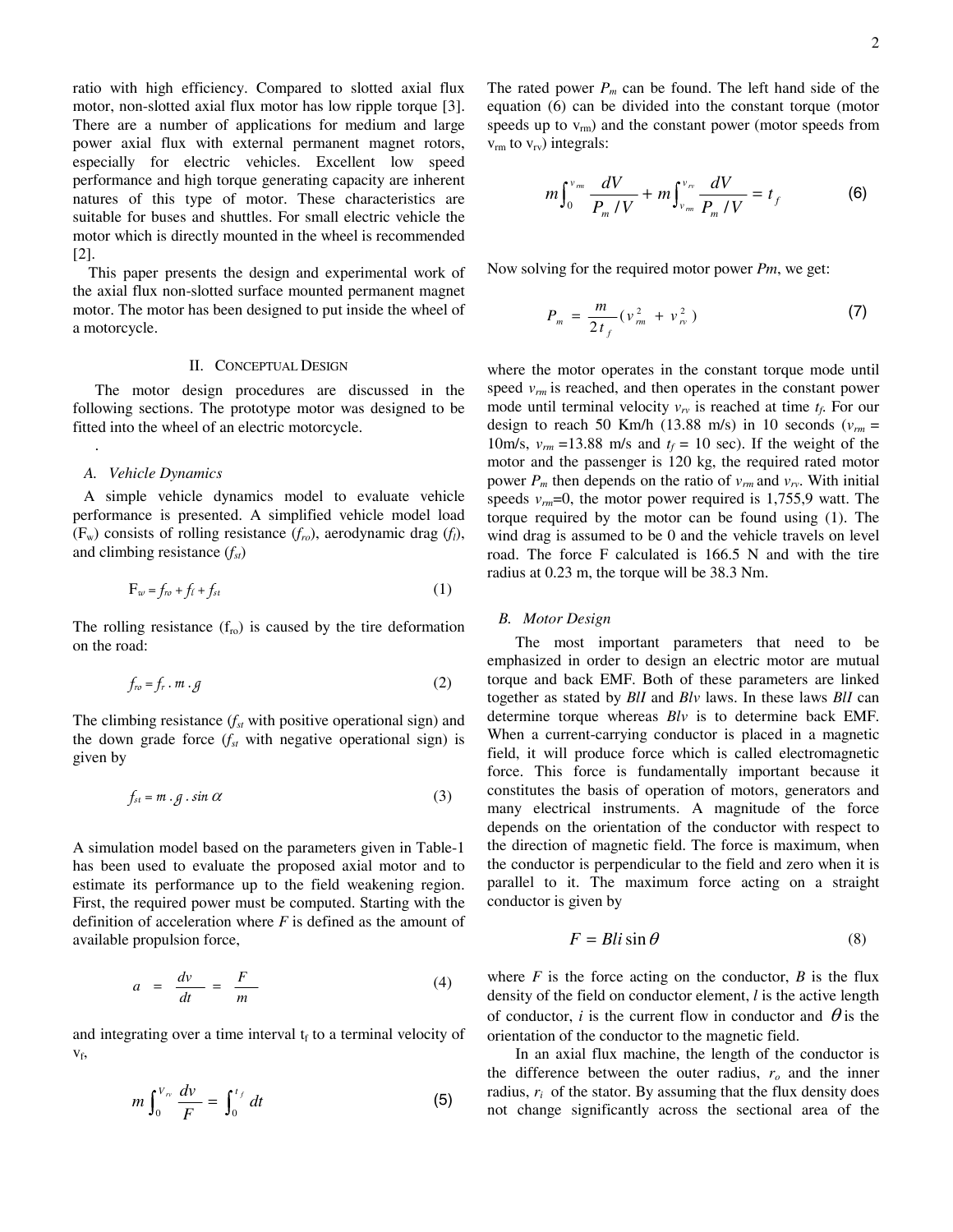conductor, the mechanical force,  $F_c$  acting on the conductor for a radial length can be expressed as follows

$$
F_c = B_c i (r_o - r_i) \tag{9}
$$

where  $B_c$  is the component of flux density perpendicular to the conductor and  $(r_o - r_i)$  is the length of the conductor.

The force on one set of coil with  $N_c$  turns of conductor is

$$
F_c = 2N_c B_c i (r_o - r_i)
$$
 (10)

The mechanical torque produced from a single conductor is

$$
T_c = r_m B (r_o - r_i) i \tag{11}
$$

where  $r_m$  is mean radius of active winding on the rotor, define as  $(r_o + r_i)$  /2. Than, the torque due to one coil with  $N_c$  turns per coil is

$$
T_{coil} = 2N_c r_m B(r_o - r_i)i
$$
 (12)

Back EMF produced by one coil of the motor during operation was calculated using relative speed of conductor  $(\omega)$  to the permanent magnet and the number of turn per coil  $(N_c)$  turn of coil:

$$
E_{coil} = 2 N_c \omega r_m B (r_o - r_i)
$$
 (13)

From magneto static FEM simulation, the flux density can be determined. Magnetic flux line and the plot of magnetic flux density at the conductor region are shown in Fig.1. Winding coils are arranged on stator (center bar). The current injected to the winding coils is in sequence. Current carrying conductors move relatively to the embedded magnets on the rotor.



Fig.1. Magnetic flux line in the motor

# III. DESIGN AND SIMULATION

Flux line in the motor<br>AND SIMULATION<br>magnet motor is different to the path of ma An axial flux permanent magnet motor is different from a conventional electric motor due to the path of magnetic flux

inside the motor. The design of the direct drive (in-wheel) motor is shown in Fig. 2. The axial flux motor is placed in a rim of the tire. Rotating parts of the motor are placed at both sides of the stator. These parts can freely rotate together with the whole wheel. In this design, the three phase windings are arranged around a ring-shaped stator.



Fig. 2. In-wheel motor concept

### *A. Simulation Parameter*

The design was simulated by using Ansoft Maxwell3D electromagnetic simulation FEM software. The simulation model managed to reach the target output (1.7 kW) required for an electric motorcycle. The simulation was conducted in the magneto static mode, which is running at every step of the rotor angle position relative to the stator. For this simulation, the input parameters that need to be considered are permanent magnet thickness, air gap width and magnetic properties of all active materials.

Figure 3 shows the simulation of the motor by using Maxwell3D software. From this simulation, the flux density which is perpendicular to the coil  $(B_c)$  can be determined.



Fig 3. Simulation of axial flux motor by Ansoft Maxwell3D

The simulated values of torque and back EMF produced by the motor can be calculated by using equations (12) and (13), respectively. The simulation parameters that are stated in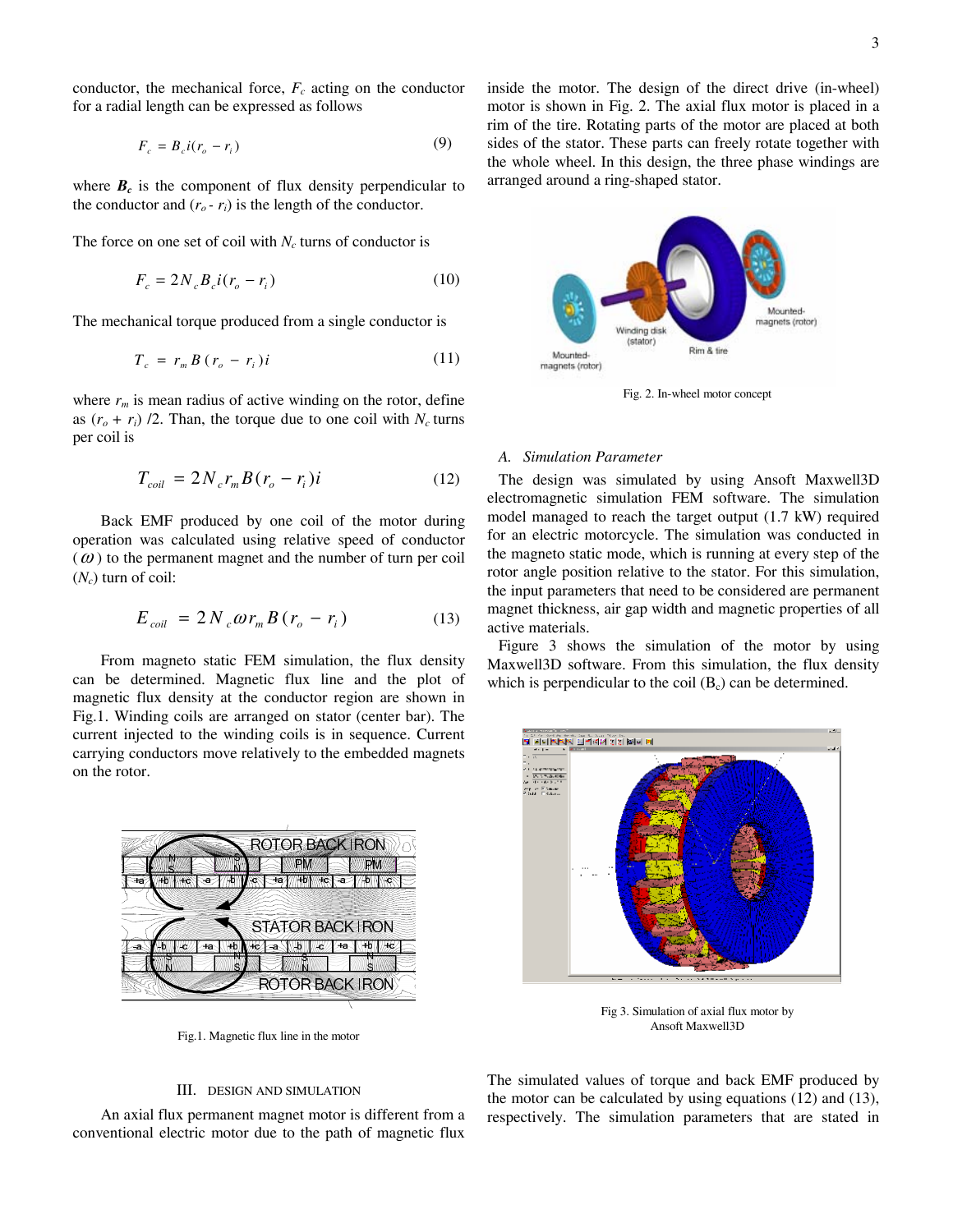Table-II have been chosen to fulfill the motor power requirement.



TABLE- I SIMULATION PARAMETERS

| Coil height               | $h_c$    |
|---------------------------|----------|
| Magnet thickness          | $h_m$    |
| Rotor back iron thickness | $h_{cr}$ |
| Stator core thickness     | $h_{s}$  |
| Rotor outer radius        | $r_{o}$  |
| Rotor inner radius        | $r_i$    |
| Airgap                    | g        |
|                           |          |

# *B. Results of Simulation*

Figure 5 shows the simulation torque with respect to the shaft position and Fig. 6 shows the simulation back EMF. In this simulation, at rated current of 12A and rated speed of 700 rpm, the motor can produce a maximum torque of 26N-m and a back EMF of 157V. These results show that this motor can fulfill the power requirement of an electric motorcycle.



Fig 5. Simulation torque output of axial flux motor



#### IV. FABRICATION AND EXPERIMENTAL WORK

The axial motor has been fabricated based on the simulated parameters. Several laboratory tests were conducted to investigate its performance at University of Malaya.

# *A. Design for Manufacturing*

The challenge of design for manufacturing of the axial flux permanent magnet motor is to maintain the air-gap between stator and rotor. Magnetic interaction between the rotor magnet and the stator back iron is quite large (simulated value for this motor is 752 N). The air-gap needs to be as small as possible. In the design the air-gap is 1 mm. Design assembly of active parts and fabricated of permanent magnet mounted of rotor for the axial flux motor design are shown in Fig. 7 and Fig. 8.



Fig 7. Design of stator and rotor of axial flux permanent magnet motor



Fig 8. Assembly of permanent magnet and Rotor Back Iron of Axial Flux Permanent Magnet Motor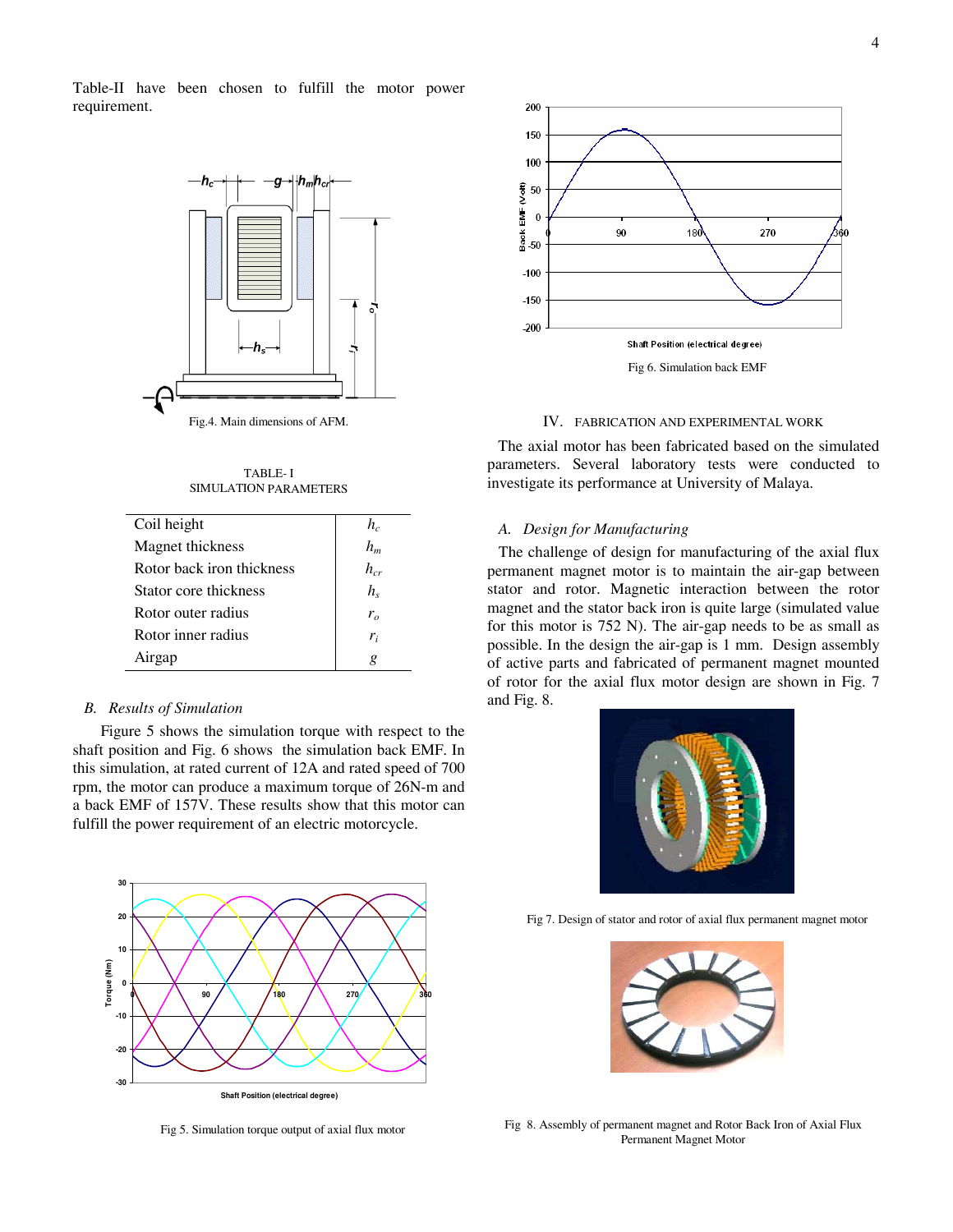TABLE- II MOTOR PARTS SPECIFICATIONS

| Rotor inner diameter | 130 <sub>mm</sub> |
|----------------------|-------------------|
| Rotor outer diameter | 230 <sub>mm</sub> |
| Number of winding    | 48                |
| Number of turn       | 21                |
| Magnetic pole        | 16                |
| Magnet thickness     | 7 mm              |
| Magnet arc           | $18^{\circ}$      |
| Magnet material      | Nd-Fe-B, N35      |
| Back iron thickness  | 12                |
|                      |                   |

# *B. Experimental Works*

The experimental setup is shown in Fig. 9. A National Instrument Data Acquisition System with LabVIEW™ interface is used to obtain the test data and to plot the performance curves. The motor torque and back EMF are the main performance parameters that were obtained in this experiment. During the cruising speed test, secondary measurement such as temperature rise in critical parts of the motor was also recorded. Figure 9 shows the experimental test-bed setup for the motor.



Fig . 9. Experimental Test-bed Setup

Figures 10 and 11 show the graphs of back EMF and torque. The maximum output of the back EMF is 300V peak to peak and the torque output at rated current is about 25 Nm. The back EMF of the motor was acquired by mechanically turning the wheel at a certain speed, and then the terminal voltage was measured. Under such conditions, the machine now acts as a generator. At no load condition, the terminal voltage of the machine is equal to the generated back EMF. The motor torque was measured using a load cell force sensor. The load-cell force sensor is mounted at the freerolling shaft. Current is injected into the motor from an inverter at a constant controlled value. The wheel was loaded with roller brake. Torque can be increased to maximum value in a short time. Torque can also be increased up to two times the rated value.



Fig. 10. Experimental Result for the Motor Back EMF



Fig. 11. Experimental Result for the Torque Output

#### V. DISCUSSIONS

Experimental results have been compared to the simulation results. The actual value of back EMF during testing which is produced by the motor was 301Vp-p at 700rpm. The test result is 4.1% less than the simulated result which is 314Vpp. The difference between the experimental and simulation results may be due to the slightly different winding arrangements during fabrication as it cannot be done exactly as in simulation due to physical constraints. The torque produced during experiment is 25Nm whereas the simulated torque result is about 26Nm.

#### VI. CONCLUSION

The design, simulation and testing of the axial flux permanent magnet wheel motor have been presented in this paper. The maximum torque produced by the motor is about 25Nm and back EMF 301 $V_{p-p}$  at 700rpm. The design of this motor has achieved the required motor specification and this design is suitable to the EV application. For further investigation, the durability test should be applied to determine the temperature rise and the toughness of the mechanical assembly. The performance of the motor can be